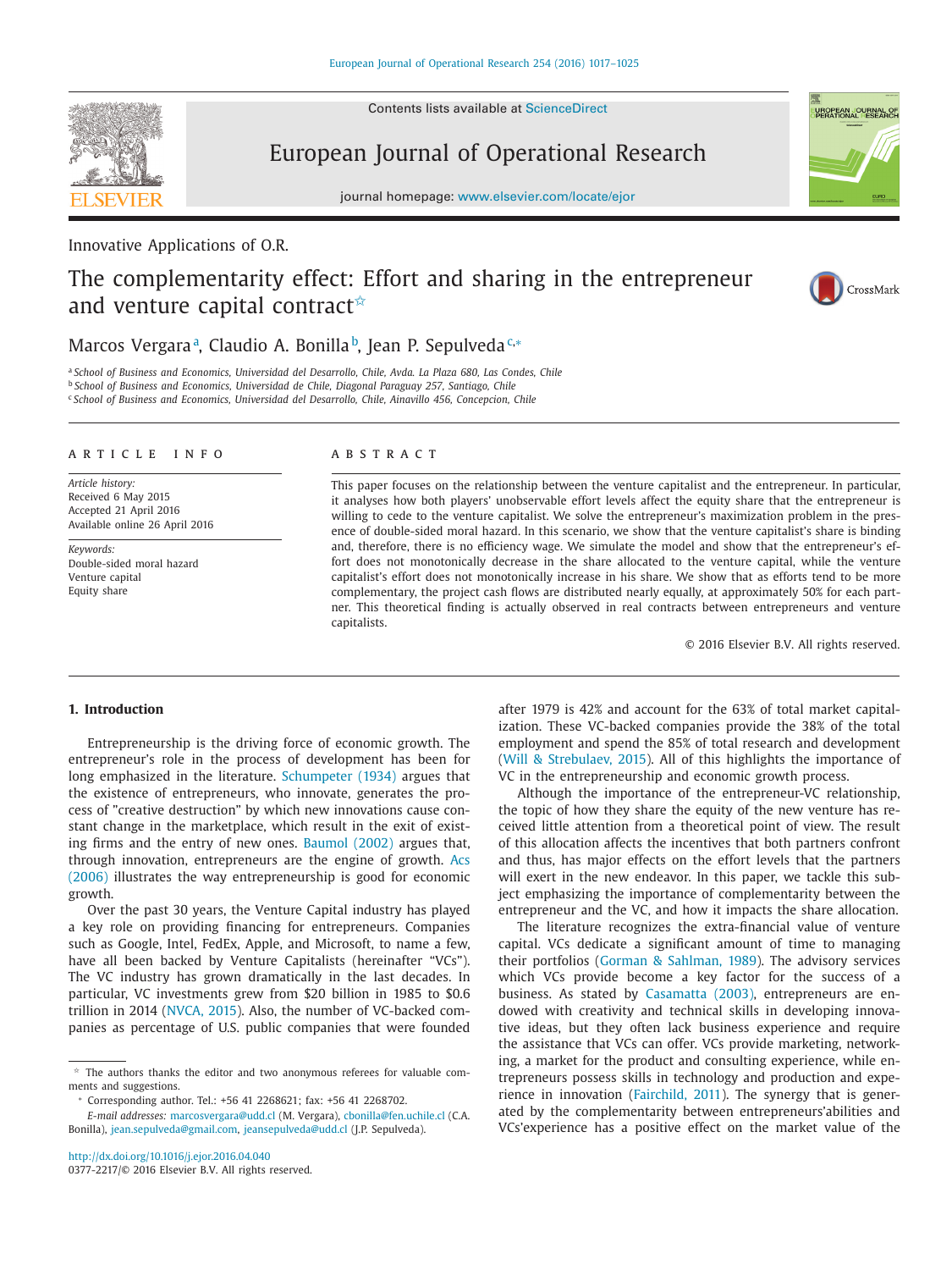enterprise. VCs that are part of networks enjoy higher quality relationships, a set of investment opportunities, and access to [information](#page-8-0) while improving the firm's cash flows (Hochberg, Ljungqvist, & Lu, 2007).

When a VC funds an entrepreneur, the latter must transfer shares in the project ownership as compensation for the advisory services and financing provided by the VC. This generates a doublesided moral hazard problem. This phenomenon occurs because the entrepreneur's effort is not observable by the VC nor is the VC's effort observable by the entrepreneur. [Casamatta](#page-7-0) (2003) advances a theory to describe the dual role of the VC, namely providing funding and advisory services. [Casamatta](#page-7-0) (2003) argues that if the entrepreneur is more efficient than the VC, the entrepreneur will not contract the VC, meaning that he will not transfer a share of the project cash flows unless the VC contributes capital to fund the project.

[Gavious](#page-7-0) and Elitzur (2003) analyze the contractual relationship between a VC and a entrepreneur. Moral harzard shows up in the model because the VC does not observe the effort of the entrepreneur. However, the model does not incorporate the VC effort. Thus, moral hazard runs in one direction.

de [Bettignies](#page-7-0) and Brander (2007) develop a model in which the entrepreneur must choose between VC funding or bank financing. Unlike a bank, a VC provides advisory services to the entrepreneur. However, the VC's effort is not observable, which creates another potential moral hazard. The entrepreneur's effort is also not observable, and hence also creates a potential moral hazard. de Bettignies and Brander (2007) emphasize the [double-sided](#page-7-0) moral hazard problem and a strategy to induce efficient effort levels in this scenario. The eventual ownership structure of the firm will be determined by the way in which incentives are aligned. When the VC owns a greater share of the business, his effort level is improved, but this reduces the entrepreneur's level of effort. Bank financing will give the entrepreneur complete control over the business, but this leaves the project without the advisory services provided by the VC.

It is important to highlight that de Bettignies and Brander (2007) fail to solve the [double-sided](#page-7-0) moral hazard problem faced by the entrepreneur. They only work at the level of the participation constraints, which is why their model gives solutions, concerning the share given to the VC that includes real negative numbers or complex numbers. As in [Casamatta](#page-7-0) (2003), De Bettignies and Brander assume that the players' efforts are perfect substitutes, meaning that in this scenario it makes no sense to speak of the entrepreneur's skills being complemented by the experience and networking of the VC. Hence, the synergy of efforts is irrelevant. In both models, the entrepreneur's effort decreases by the VC's share, while the VC's effort increases by his share. However, this phenomenon does not occur in a scenario in which efforts are complements.

Elitzur and [Gavious](#page-7-0) (2011) tackles the issue from the VC's point of view. They develop a model where entrepreneurs compete for VC funding, and find that having a large number of entrepreneurs who race for funding can cause under-investment in technology by [entrepreneurs.](#page-8-0) More recently, Lukas, Mölls, and Welling (2016) study, in a multi-stage setup, how economic and technological uncertainty affect financing. They show that higher uncertainty leads the VC to increase the optimal stake in the venture.

The novelty of this paper is to design optimal contracts in the context of double-sided moral hazard but in an economy in which efforts are complements. This paper approaches the problem from a similar angle to de [Bettignies](#page-7-0) and Brander (2007); however, we depart from their paper in three ways. First, we do not impose any particular functional form for the project revenue function or the disutility of the players' efforts. In this context, we do not impose the assumption that the players' efforts are perfect substitutes and we introduce the notion of complementarity. Second, we make the players' decision to invest in the project endogenous. Third, we solve the entrepreneur's maximization problem in the presence of double-sided moral hazard, and in this scenario, we show that the venture capitalist's share is always binding and, therefore, contrary to the argument by De Bettignies and Brander, there is no efficiency wage. Furthermore, we obtain only real numbers as solutions, and not negative or complex numbers as their model does, and we demonstrate that the solution to the contract regarding the optimal share given to the VC is non-linear and is a fixed point between 0 and 1.

We simulate the model and show that, contrary to the results of [Casamatta](#page-7-0) (2003) and de [Bettignies](#page-7-0) and Brander (2007), the entrepreneur's effort does not monotonically decrease in the share allocated to the VC. This is because the entrepreneur internalizes, in his effort reaction function, the share allocated to the VC and the elasticity and efficiency of the VC's effort. This is also valid for the VC's best response function. Although the treatment is theoretical, the results have practical implications. In the real world of business, complementarity between the entrepreneur and the VC matters. While the entrepreneur looks not only for the funding of the VC, but also for his experience, networks, and prestige, among other factors, the VC searches for a partner that has the ability to outgrow the project. The model is able to predict that when there is a high degree of complementarity between the effort levels of the two partners, they will tend to share the venture in equal halves. This is an empirical implication that we observe in the data (see for instance Goldfarb, Hoberg, Kirsch, & Triantis, 2013; Kaplan & [Strömberg,](#page-7-0) 2003, and [Cumming,](#page-7-0) 2006).

We can think of the problem we study as arising from the principal/agent paradigm (see Van [Ackere,](#page-8-0) 1993), and we follow a double-sided moral hazard structure similar to that of [Bhattacharyya](#page-7-0) and Lafontaine (1995). The double-sided moral hazard framework has been used in different transactional contexts, for instance Mann and [Wissink](#page-8-0) (1988) used it to study product warranties, Gupta and [Romano](#page-8-0) (1998) applied it in the context of franchising, and Corbett, [DeCroix,](#page-7-0) and Ha (2005) used it to study optimal shared-savings contracts in supply chains.

In our model, the VC's investment in the project is also endogenous, following the approach of [Casamatta](#page-7-0) (2003), which is equivalent to assuming that the VC buys a share in the project and pays the price that covers start-up costs, including an upfront payment to the entrepreneur (Kanniainen & [Keuschnigg,](#page-8-0) 2003, 2004). We simulate the model under the assumption that project revenue is a Constant Elasticity of Substitution (CES) function, whereby we analyze the effect that complementarity has on effort dynamics, the dynamics of the revenue function and the function of the optimal equity distribution. As a special case, we analyze a scenario in which the efforts are perfect substitutes.

The synergy produced by the complementarity of experiences and know-how between the entrepreneur and the VC explain in big part, the dramatic growth observed in the VC industry in the last three decades. In consequence, we recognize a key real world characteristic in our model, which is that VCs provide an extrafinancial value to the venture.

The remainder of the paper is structured as follows: in Section 2, we present and solve the model, in [Section](#page-3-0) 3, we simulate the model, and finally in [Section](#page-6-0) 4, we conclude.

## **2. The model**

It is assumed that an entrepreneur is endowed with an innovative idea. The project requires three types of inputs: an investment level *I* and two types of non-observable effort denoted *e* and *a*. Effort level *e* can only be supplied by the entrepreneur, while effort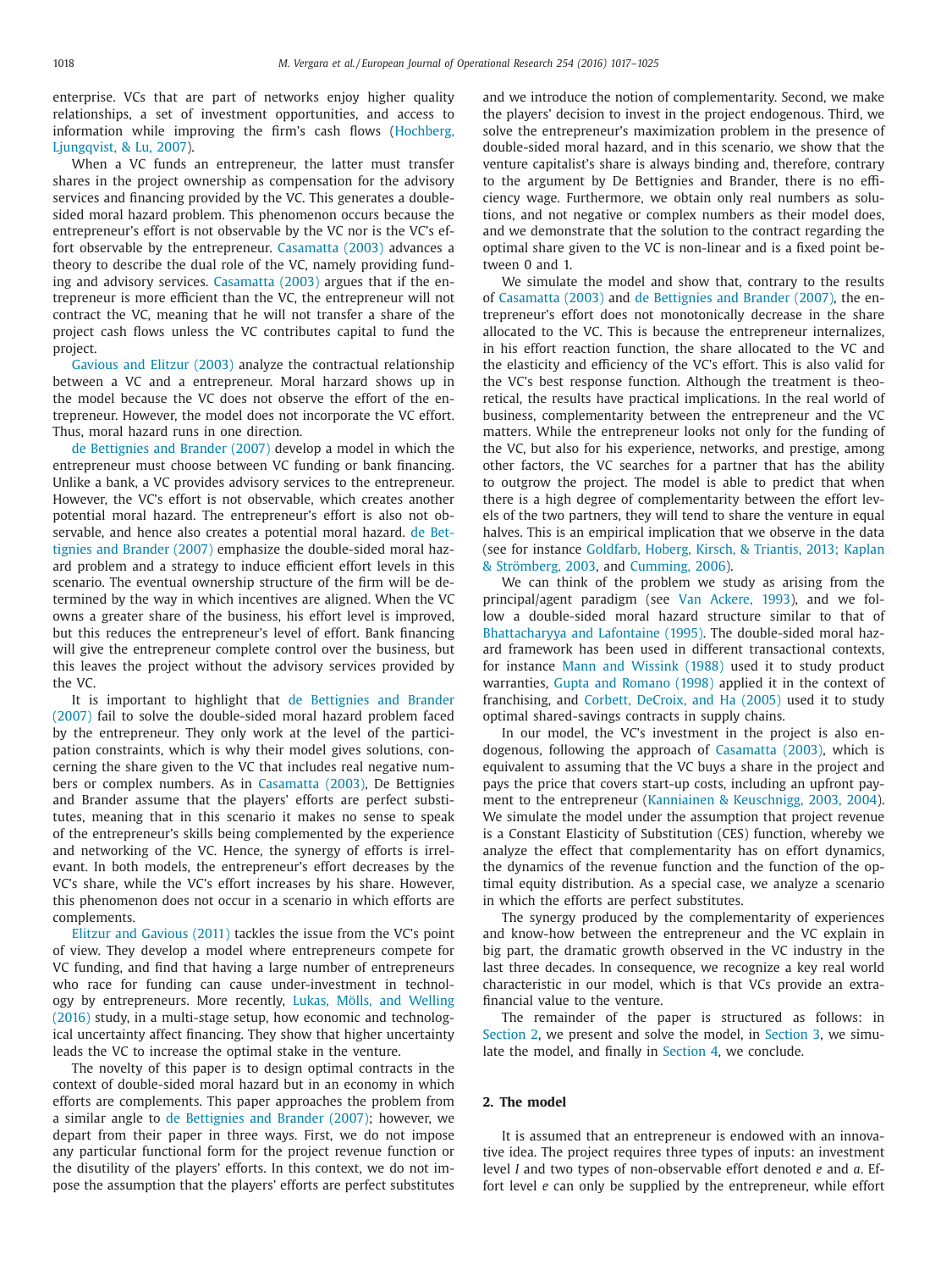<span id="page-2-0"></span>level *a* may only be supplied by the VC. Both the entrepreneur and the VC are risk-neutral.

Both the entrepreneur and the VC may fund investment *I*. The opportunity cost of investing in the firm is the risk-free rate *r*, which is standardized to zero to simplify the algebra. Following [Casamatta](#page-7-0) (2003), we make the VC's investment endogenous. We denote the amount of funding provided by the VC by  $I_{\text{VC}}$  and the amount provided by the entrepreneur by  $I - I_{VC}$ . This approach is equivalent to assuming that to purchase an equity share "*s*" in the project, the VC pays  $b_{VC} + I$ , which covers the start-up costs and an upfront payment  $b_{\text{VC}}$  to the [entrepreneur](#page-8-0) (Kanniainen & Keuschnigg, 2003, 2004).

The project revenues are *R*(*e*, *a*) with success probability *p*, where  $0 < p < 1$ . In the event of failure, the project revenues are zero with probability  $1 - p$ . It is assumed that the first derivatives *Re* and *Ra* are positive, and the second derivatives *Ree* and *Raa* are negative, and the cross-derivative  $R_{ea} = R_{ae}$  is positive. The efforts are costly.  $C(e)$  is the entrepreneur's effort disutility, and  $B(a)$  is the VC's effort disutility. It is assumed that both functions are increasing at increasing rates, i.e., *Ce*, *Ba* > 0, *Cee*, *Baa* > 0. It is further assumed that  $C(0) = B(0) = C_e(0) = B_a(0) = 0$ .

The social value of the project is expressed as:  $R(e, a) - C(e)$  – *B*(*a*) − *I*. Therefore, the first-best solution is expressed as:  $R_e/R_a$  = *Ce*/*Ba*.

This implies that the funding policy is irrelevant, that is, it does not matter who finances the project. However, in a world in which the entrepreneur's and VC's efforts are not observable, the form of funding and how the project cash flows are distributed affect the way in which efforts are made, creating what the literature calls double-sided moral hazard.

## *2.1. Double-sided moral hazard case*

In our model, both the entrepreneur and the VC make efforts that are not observable by the other player. Thus, this is a doublesided moral hazard problem.

The sequence of events is: in the initial stage, the entrepreneur receives funding from the VC and creates a company. The entrepreneur offers the VC an equity share *s* in the business. In the second stage, the partners commit simultaneous, non-observable efforts to develop the business. It is assumed that there is no renegotiation and the entrepreneur holds all of the bargaining power.<sup>1</sup> The level of effort chosen by the entrepreneur comes from his incentive-compatibility constraint:

$$
e = \text{argmax} \ (1 - s) pR(e, a) - C(e) - (I - I_{VC}) \tag{1}
$$

That is, the entrepreneur maximizes his expected benefit based on his share of the revenues as stipulated in the contract, 1 − *s*, his rational expectation of the other player's effort, *a*, the cost of his effort,  $C(e)$ , and his financial contribution,  $(I - I_{VC})$ .

The VC also chooses his level of effort based on his incentivecompatibility constraint:

$$
a = \operatorname{argmax} s p R(e, a) - B(a) - I_{VC}
$$
 (2)

Given the assumptions, the problem faced by the entrepreneur is:

$$
\max_{s,e,a,l_{VC}} (1-s)pR(e,a) - C(e) - (I - I_{VC})
$$
\n(3a)

subject to

$$
e = \text{argmax} (1 - s) pR(e, a) - C(e) - (I - I_{VC})
$$
 (3b)

$$
a = \operatorname{argmax} s p R(e, a) - B(a) - I_{VC}
$$
 (3c)

$$
spR(e, a) - B(a) \geq I_{VC}
$$
 (3d)

The entrepreneur's maximization problem involves two additional optimization problems expressed in Eqs. 3b and 3c. To solve these additional problems, these equations are replaced by their first-order conditions, following the approach of [Holmstrom](#page-8-0) (1979). Thus, the problem can be expressed as:

$$
\max_{s,e,a,l_{VC}} (1-s) pR(e,a) - C(e) - (I - l_{VC})
$$
\n(4a)

subject to

$$
(1 - s)pR_e = C_e \tag{4b}
$$

$$
spR_a = B_a \tag{4c}
$$

$$
spR(e, a) - B(a) \geq I_{VC}
$$
\n(4d)

The incentive-compatibility equations (4b) and (4c) reflect the double-sided moral hazard problem. It is deduced from these equations that the participation share awarded to the VC cannot be  $s = 0$  or  $s = 1$ . Therefore, the project cash flows must be shared. The participation share *s* can be expressed as:

$$
s = \frac{B_a/R_a}{B_a/R_a + C_e/R_e} \in (0, 1)
$$
\n(5)

For  $s = 0$  to occur,  $B_a = 0$  must exist, which means that the VC makes no effort ( $a = 0$ ). For the same reason, if  $s = 1$ , then  $C_e = 0$ , in which case the entrepreneur makes no effort  $(e = 0)$ . Therefore, if the entrepreneur and the VC each supply a positive effort level, the project cash flows must be shared. Eq. (5) guarantees that the level of participation will be in the range of 0 to 1, but this equation does not identify the optimal level of equity participation. To find *s*<sup>\*</sup>, problem (4a) must be solved for the effort levels, equity shares, and investment.

Under the [assumptions](#page-7-0) of de Bettignies and Brander (2007) concerning the revenue and effort functions, namely *R*(*e*, *a*) =  $\alpha e + \beta a$ ,  $C(e) = e^2/2$  and  $B(a) = a^2/2$ , Eq. (5) is given by:

$$
s = \frac{a/\beta}{a/\beta + e/\alpha} \tag{6}
$$

De Bettignies and Brander assume that the efforts are perfect substitutes, meaning that the entrepreneur's effort decreases by *s* when the VC's effort increases by *s*. This is because the partners do not internalize either the characteristics of the other partner or the equity share in their effort best-response functions.

Below, we solve the entrepreneur's maximization problem. We show that the VC's participation constraint is binding, and hence there is no unrestricted problem, in contrast to the argument by de [Bettignies](#page-7-0) and Brander (2007). The optimization problem is always restricted, and the equity share assigned to the VC that solves the problem is  $s^* \in (0, 1)$ . Because the restriction is binding, we do not observe the "efficiency wage" outcome of De Bettignies and Brander, that is the entrepreneur does not have to offer a higher equity share in order to increase the productivity of the VC.<sup>2</sup>

**Proposition 1.** *(a) The entrepreneur's problem is restricted because*  $\lambda_3 > 0$ , where  $\lambda_3$  represents the shadow price of the VC's participa*tion constraint.<sup>3</sup>*

<sup>&</sup>lt;sup>1</sup> The VC may also possess the bargaining power, and then the optimization problem should be solved from the VC's perspective. The optimization results are identical in this case because of the dual-sided nature of the case at hand.

<sup>&</sup>lt;sup>2</sup> "Efficiency wage" refers to the economic theory postulating that firms may be willing to pay wages above market-clearing conditions because it increases workers' productivity (see Katz, [1986\)](#page-8-0)

<sup>&</sup>lt;sup>3</sup> The multiplier or shadow price, measures the response of the optimal value of the objective function to changes in the constraint, which the multiplier is attached to. In this case,  $\lambda_3$  measures the sensitivity of the entrepreneur's objective function to a change in the amount of funding provided by the VC,  $I_{\text{VC}}$ ,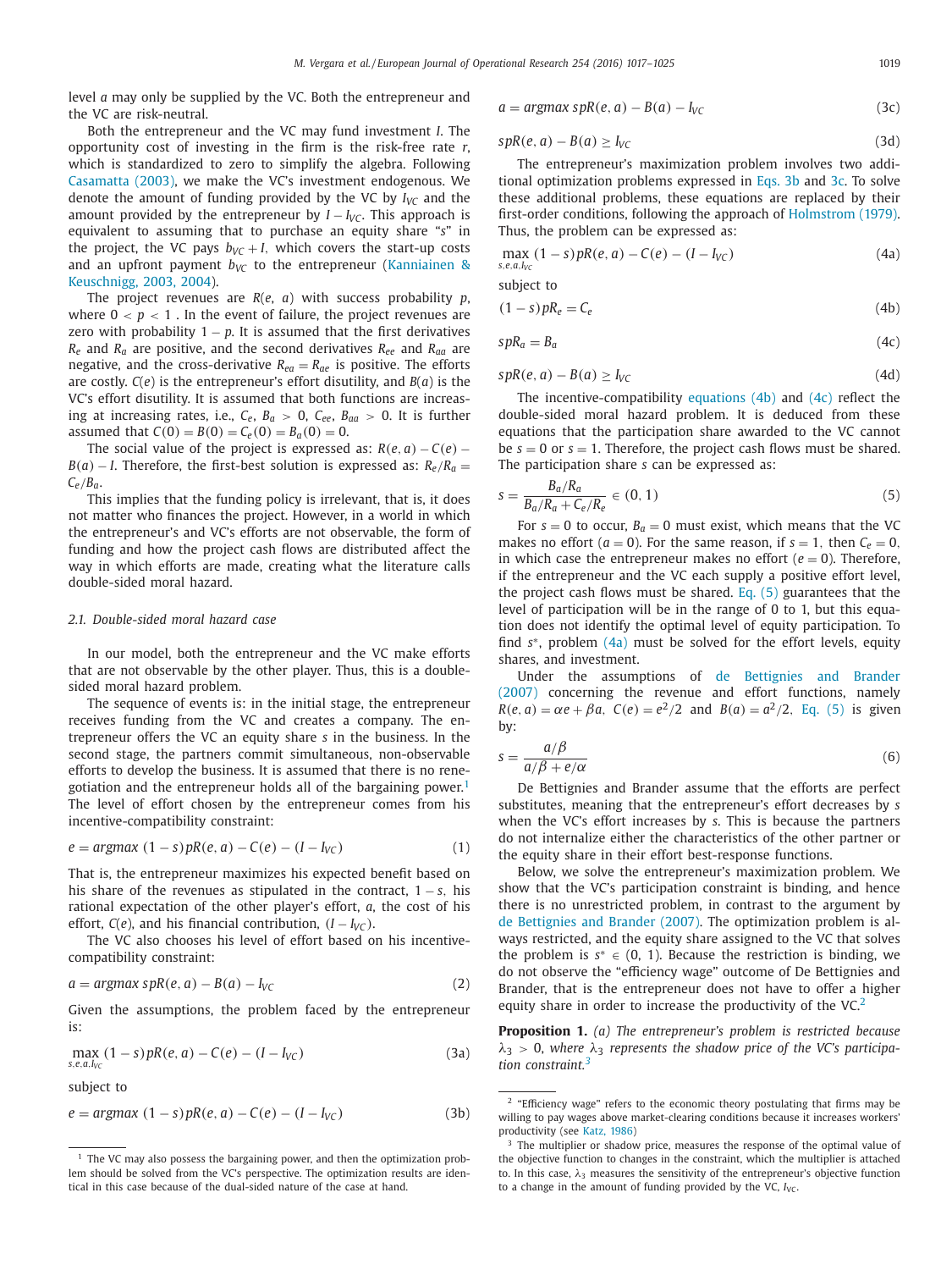<span id="page-3-0"></span>*(b) The level of equity participation s*∗ *that solves the entrepreneur's problem is found when the marginal value of the entrepreneur's effort is equal to the marginal value of the VC's effort, i.e.,*  $\lambda_1 R_e = \lambda_2 R_a$ , where  $\lambda_1$  and  $\lambda_2$  represent the shadow prices of *the incentive-compatibility constraints of both the entrepreneur and the VC.*

**Proof.** The entrepreneur's optimization problem can be expressed via Lagrange multipliers as:

 $L = (1 - s)pR(e, a) - C(e) - (I - I_{VC}) + \lambda_1((1 - s)pR_e - C_e) +$  $\lambda_2$ (*spR*<sub>a</sub> – *B*<sub>a</sub>) +  $\lambda_3$ (*spR*(*e*, *a*) – *B*(*a*) – *I*<sub>VC</sub>)

1. The First Order Condition for the VC's investment level *I<sub>VC</sub>* is:

$$
\frac{\partial L}{\partial l_{VC}} = 1 - \lambda_3 = 0 \tag{7}
$$

2. The First Order Condition for the entrepreneur's effort *e* is: ∂*L*

$$
\frac{\partial L}{\partial e} = ((1 - s)pR_e - C_e) + \lambda_1((1 - s)pR_{ee} - C_{ee})
$$

$$
+ \lambda_2(spR_{ea}) + \lambda_3(spR_e) = 0
$$

where the first term in brackets is zero because of the entrepreneur's incentive-compatibility constraint in Eq. [\(4b\).](#page-2-0) Given (7), the above expression would be:

$$
\lambda_1((1-s)pR_{ee} - C_{ee}) + \lambda_2(spR_{ea}) = -(spR_e)
$$
\n<sup>(8)</sup>

3. The First Order Condition for the VC's effort *a* is:

$$
\frac{\partial L}{\partial a} = (1 - s) pR_a + \lambda_1 ((1 - s) pR_{ae}) + \lambda_2 (s pR_{aa} - B_{aa})
$$

$$
+ \lambda_3 (s pR_a - B_a) = 0
$$

where the last term is zero because of the VC's incentivecompatibility constraint in Eq.  $(4c)$ . Thus, the above expression would be:

$$
\lambda_1((1-s)pR_{ae}) + \lambda_2(spR_{aa} - B_{aa}) = -(1-s)pR_a
$$
\n(9)

4. At a given level of equity participation *s* awarded to the VC: ∂*L*

$$
\frac{\partial z}{\partial s} = -pR(e, a) + \lambda_1(-pR_e) + \lambda_2(pR_a) + \lambda_3(pR(e, a)) = 0
$$

Given (7), the above expression would be:

$$
\lambda_1 R_e = \lambda_2 R_a \tag{10}
$$

Eq. (7) shows that  $\lambda_3 = 1$  and, therefore, that the VC's equity participation is binding. Eq. (10) shows that the entrepreneur's problem is solved when the marginal value of the entrepreneur's effort is identical to the marginal value of the VC's effort. It is deduced from this equation that  $\lambda_1$ ,  $\lambda_2 > 0$ . If this does not occur, Eqs. (8) and (9) reduce to  $spR_e = 0$  and  $(1 - s)pR_a = 0$ , which cannot be the case because *s*,  $p$ ,  $R_e$ ,  $R_a > 0$ .  $\Box$ 

The above system of equations is reduced to:

$$
\lambda_3 = 1 \tag{11}
$$

$$
\lambda_1((1-s)pR_{ee}-C_{ee})+\lambda_2(spR_{ea})=-spR_e
$$
\n(12)

$$
\lambda_1((1-s)pR_{ae}) + \lambda_2(spR_{aa} - B_{aa}) = -(1-s)pR_a
$$
\n(13)

$$
\lambda_1 R_e = \lambda_2 R_a \tag{14}
$$

The next proposition provides the equity share given to the VC that maximizes the entrepreneur's problem.

**Proposition 2.** *The equity participation level given to the VC that solves the entrepreneur's problem is non-linear and at a fixed point takes the form of*  $s^* = l(s^*)$ *, where:* 

$$
l(s^*) = \frac{((1-s^*)pR_{ee} - C_{ee})R_a^2}{((1-s^*)pR_{ee} - C_{ee})R_a^2 + (s^*pR_{aa} - B_{aa})R_e^2}
$$

**Proof.** Using Eqs. (12) and (13), we solve for  $\lambda_1$  and  $\lambda_2$  from the following system of equations:

$$
\begin{bmatrix}\n(1-s)pR_{ee} - C_{ee} & spR_{ea} \\
(1-s)pR_{ae} & spR_{aa} - B_{aa}\n\end{bmatrix}\n\begin{pmatrix}\n\lambda_1 \\
\lambda_2\n\end{pmatrix} =\n\begin{pmatrix}\n-spR_e \\
-(1-s)pR_a\n\end{pmatrix}
$$
\n(15)

 $\lambda_1 = \frac{|A_1|}{|A|} \quad \lambda_2 = \frac{|A_2|}{|A|}$  $\frac{|A|}{|A|}$  (16)

where

$$
|A| = ((1 - s)pR_{ee} - C_{ee})(spR_{aa} - B_{aa}) - s(1 - s)p^2R_{ae}^2
$$
 (17)

$$
|A_1| = s(1-s)p^2 R_a R_{ea} - sp(spR_{aa} - B_{aa})R_e
$$
\n(18)

$$
|A_2| = s(1-s)p^2 R_{ae} R_e - (1-s)((1-s)pR_{ee} - C_{ee})pR_a \tag{19}
$$

plugging  $\lambda_1$  and  $\lambda_2$  in (14), we obtain:

$$
s(s p R_{aa} - B_{aa}) R_e^2 = (1 - s)((1 - s) p R_{ee} - C_{ee}) R_a^2
$$
 (20)

and re-ordering, we solve for the optimal equity share given to the VC, and that solves the entrepreneur problem:

$$
s^* = \frac{((1 - s^*)pR_{ee} - C_{ee})R_a^2}{((1 - s^*)pR_{ee} - C_{ee})R_a^2 + (s^*pR_{aa} - B_{aa})R_e^2}
$$
(21)

Eq. (21) [generalises](#page-7-0) the model of de Bettignies and Brander  $(2007)$ .  $\Box$ 

Using the assumptions of De Bettignies and Brander, Eq. (21) is expressed as follows:

 $R(e, a) = \alpha e + \beta a; C(e) = \frac{e^2}{2}; B(a) = \frac{a^2}{2}; R_e = \alpha; C_e = e; B_a = a;$  $R_a = \beta$ ;  $C_{ee} = 1$ ;  $B_{aa} = 1$ 

$$
s^* = \frac{R_a^2}{R_a^2 + R_e^2} = \frac{\beta^2}{\beta^2 + \alpha^2} \in (0, 1)
$$
 (22)

In the De Bettignies and Brander model, the elasticity of the efforts is what determines how the project cash flows are distributed. As we can see from Eq. (22), if the elasticity of the VC's effort rises, he receives a greater share of the business, while if the elasticity of the entrepreneur's effort increases, the VC receives a smaller share of the project cash flows.

We now discuss the effects that the degree of complementarity of efforts, the elasticity and the efficiency of the entrepreneur's efforts and the VC's efforts all have on the dynamics of the effort best-response functions and on the optimal equity participation expressed in Eq. (21).

# **3. Effort dynamics and the equity shares**

We simulate Eq. (21) by assuming a Constant Elasticity of Substitution (CES) project revenue function in the form of  $R(e, a) = A[\alpha e^{\rho} + \beta a^{\rho}]^{1/\rho}$ .<sup>4</sup> The parameters  $\alpha$  and  $\beta$  correspond to the elasticity of the partners' efforts, *A* is a productivity parameter and  $\rho$  is a substitution parameter. This is a well-known function used extensively in the production part of the microeconomics literature (See [Varian,](#page-8-0) 1992, pag.19–20). Here, the two inputs of production, *e* and *a*, can contribute to the revenues of the project. The CES function allows any degree of complementarity; at one extreme we have the case of perfect substitutes (zero complementarity between the inputs), which is the firm can obtain revenues from using either entrepreneurial effort or venture capital effort independently. At the other extreme, the inputs can be perfect complements, which is, they must be used in fixed proportions

<sup>&</sup>lt;sup>4</sup> Notice that other functions presented in the literature are not more complex than the CES. See for instance de [Bettignies](#page-7-0) (2008) and Bolton and [Dewatripont](#page-7-0) (2005).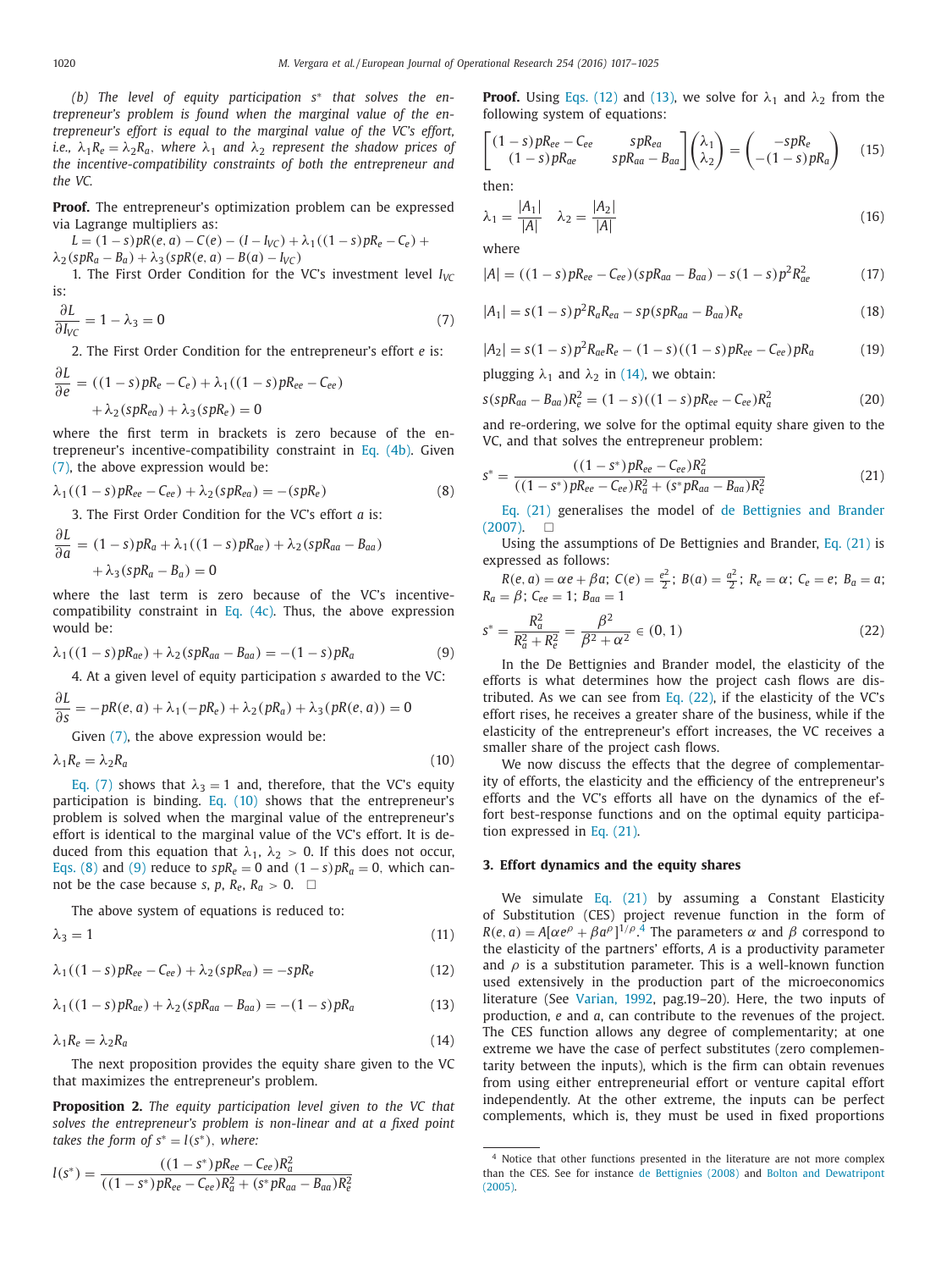<span id="page-4-0"></span>







**Fig. 1.** Effort dynamics for different degrees of effort complementarity ρ.

to produce revenues.<sup>5</sup> In between these two extreme cases, we have different degrees of complementarity between the inputs, that is, they are mixed together in different proportions in order to produce revenues.

Mathematically, it can be proven that if  $\rho = 1$ , efforts are perfect substitutes; if  $\rho = -\infty$ , efforts are perfect complements; and if  $-\infty < \rho < 1$ , there is complementarity of efforts (for the proof, see [Tetsuya,](#page-8-0) 2012).

We will also assume that the disutility of the entrepreneur's effort is given by  $C(e) = \delta_E e^2/2$ , while the disutility of the VC's effort is  $B(a) = \delta_V c a^2/2$ . These are the same functions used by de Bettignies and Brander (2007), [Casamatta](#page-7-0) (2003) and [Fairchild](#page-7-0) (2011), but for the efficiency parameters  $\delta_E > 0$ , and  $\delta_{V\!C} > 0$ , which permit seeing the effects of being more or less efficient in the delivery of efforts. $6,7$ 

From the incentive-compatibility constraints, we obtain the best-response functions concerning the equity share awarded to the VC in the first stage of the game. As the production technology is CES, and given the assumptions regarding the disutility of efforts, the effort dynamics of the entrepreneur and the VC are expressed by (see [Appendix](#page-7-0) A for the proof):

$$
e = \frac{(1-s)\alpha pA}{\delta_E} \left[ \alpha + \beta \left[ \frac{s\beta/\delta_{VC}}{(1-s)\alpha/\delta_E} \right]^{2-\rho} \right]^{1-\rho} \tag{23}
$$

$$
a = \frac{s\beta pA}{\delta_{VC}} \left[ \beta + \alpha \left[ \frac{(1-s)\alpha/\delta_E}{s\beta/\delta_{VC}} \right]^{2-\rho} \right]^{1-\rho} \tag{24}
$$

**Proposition 3.** *In the context in which the two effort levels are perfect substitutes: the share s assigned to the VC is inversely related to the effort of the entrepreneur, whereas it is positively related to the effort of the VC.*

**Proof.** The result comes directly from the best-response functions of the entrepreneur and the VC expressed in  $(23)$  and  $(24)$ . If  $\rho = 1$ , the efforts are represented by  $e = (1 - s)\alpha pA/\delta_E$  and  $a = s\beta pA/\delta_{VC}$ . Then,  $\partial e/\partial s = -\alpha pA/\delta_E < 0$ , and  $\partial a/\partial s = \beta pA/\delta_{VC} > 0$  $0.$   $\Box$ 

Proposition 3 places us in the world of perfect substitution of effort levels, which is exactly the world of de [Bettignies](#page-7-0) and Brander (2007), where an increase in the equity share awarded to the VC causes the entrepreneur's effort to monotonically decrease and the VC's effort to monotonically increase. This occurs because the entrepreneur and the VC do not incorporate the characteristics of the other partner or the equity participation in their effort functions.

Fig. 1 depicts the effort dynamics of each player at different levels of equity participation *s* using the parameters in [Table](#page-5-0) 1 (see [Appendix](#page-7-0)  $B$ ).<sup>8</sup> The aim of the exercise is to observe the effect that the substitution parameter  $\rho$  has on the dynamics of the efforts supplied by the entrepreneur and the VC. In case 1, perfect substitution of efforts is assumed, and as established in Proposition 3, it can be seen that when the entrepreneur retains full property of the endeavor,  $s = 0$ , he exerts maximum effort. His effort level

<sup>5</sup> The classic example of perfect complementarity is the case of left and right shoes; you have to use them in the fixed proportion 1:1.

 $6$  The lower the efficiency parameter, the more efficient effort is, and thus the lower the cost of providing effort.

Assuming more general disutility functions does not add new insights to the complementarity analysis, but makes the solution of the model more complex because we will need to simulate for three fixed pointts: *e*∗, *a*∗, and *s*∗.

<sup>&</sup>lt;sup>8</sup> We use these parameters for convenience as in [Fairchild](#page-7-0) (2011).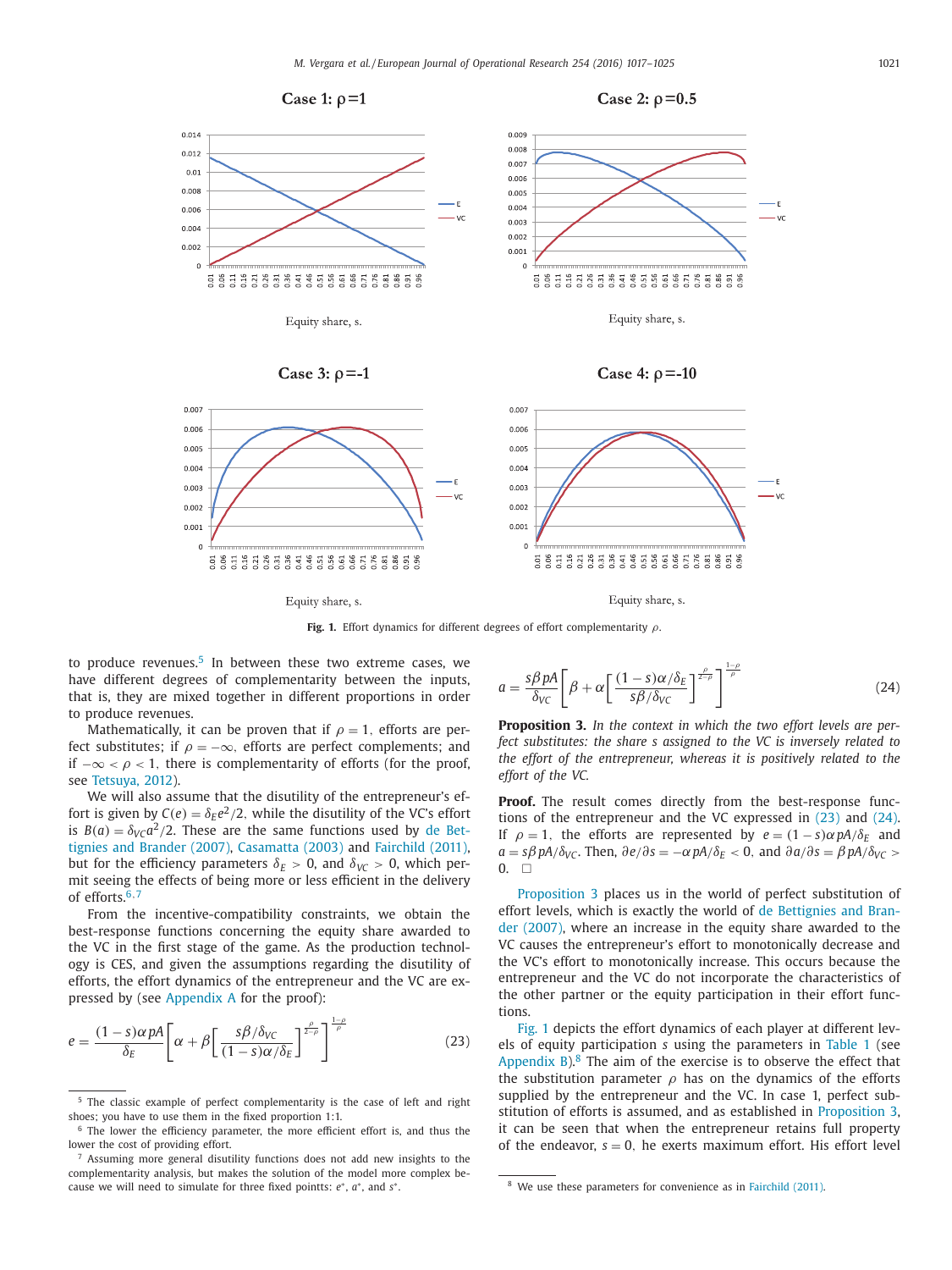<span id="page-5-0"></span>**Table 1** Simulation parameters.

| Parameter       | Case 1 | Case 2 | Case 3 | Case 4 |
|-----------------|--------|--------|--------|--------|
| $\alpha$        | 0.5    | 0.5    | 0.5    | 0.5    |
| ß               | 0.5    | 0.5    | 0.5    | 0.5    |
| $\delta_E$      | 30     | 30     | 30     | 30     |
| $\delta_{V\!C}$ | 30     | 30     | 30     | 30     |
| A               |        |        |        |        |
| n               | 0.7    | 0.7    | 0.7    | 0.7    |
|                 |        | 0.5    |        | $-10$  |
|                 |        |        |        |        |

monotonically decreases by *s*, reaching no effort when  $s = 1$ . On the contrary, the VC will deploy no effort when  $s = 0$ , and it increases it monotonically by *s*, reaching a maximum when all the equity is assigned to him,  $s = 1$ . It can also be observed, that when they share the endeavor in equals parts,  $s = 0, 5$ , they exert the same effort levels.

In cases 2–4, different degrees of effort complementarity are assumed. It becomes graphic that when there is complementarity, effort levels become concave on the equity share. The graphs indicate that there must be a level of equity participation awarded to VC that maximizes the entrepreneur's effort. The same holds for the VC's effort, i.e., there must be a level of equity that maximizes his effort. This phenomenon is established in Proposition 4.

Notice that as the degree of effort complementarity increases, for instance case 4:  $\rho = -10$ , both the entrepreneur and the VC deploy no effort if  $s = 0$  or  $s = 1$ . A large degree of complementarity means that in order for the endeavour to be successful, both partners must put their abilities at work at the same time. If one of them is not part of the project,  $s = 0$  or  $s = 1$ , then the other partner does not exert effort at all because it is worthless.<sup>9</sup>

<sup>9</sup> If one of your shoes is missing, there is no point in using only one of them. Indeed, in this case you would walk or run better without them at all.

**Proposition 4.** *If efforts are complementary:*

*(a) There is an equity participation level s*∗ *<sup>e</sup> allocated to the VC that maximizes the entrepreneur's effort. This level of equity is non-linear and at a fixed point takes the form of*  $s_e^* = g(s_e^*)$ *.* 

*(b) There is an equity participation level s*∗ *VC allocated to the VC that maximizes the VC's effort. This level of equity is non-linear and at a fixed point takes the form of*  $s^*_{VC} = h(s^*_{VC})$ *.* 

#### **Proof.** See [Appendix](#page-7-0) C. □

Fig. 2 illustrates the results of Proposition 4. The graphs depict the simulation results obtained using the parameters in Table 1 (see Appendix). The figure shows the equilibrium point in the equity participation that maximizes the efforts of both the entrepreneur and the VC. The equilibrium point occurs when the functions  $g(s_e^*)$  and  $h(s_{VC}^*)$  intersect the 45° line.

As should be expected when  $\rho = 1$ , the equity share that maximizes the entrepreneur's effort is  $s_e^* = 0$ , whereas the level that maximizes the VC's effort is  $s^{\ast}_{VC} = 1$ . This result occurs because when  $\rho = 1$ , the entrepreneur's effort decreases by the participation level. However, the VC's effort increases by the participation level.

When  $\rho$  < 1, namely when efforts are complements, the share that maximizes the entrepreneur's effort is  $s_e^* > 0$  and the share that maximizes the VC's effort is  $s^*_{VC} < 1$ .<sup>10</sup> The graphs show that *s*<sub>₹</sub> < *s*<sub>₹</sub>*c*. However, the distance between the two participation levels falls as the complementarity of efforts rises, meaning the levels that maximize efforts tend to be similar. Indeed, as efforts tend to be more complementary, the project cash flows are distributed in similar proportions, at approximately 50% for each partner.

 $q$  (se<sup>\*</sup>)

 $h(x^*)$ 

 $g(se^*)$ 

h(svc\*



**Fig. 2.** Equity share that maximizes effort, for different degrees of complementarity, ρ..

<sup>&</sup>lt;sup>10</sup> If we replace the assumption of risk-neutrality for risk-aversion on any of the agents, this will increase the share they are willing to accept in order to compensate for the risk they are taking. Thus, risk-aversion will not change the implications of the model, but will increase the level of complexity of it.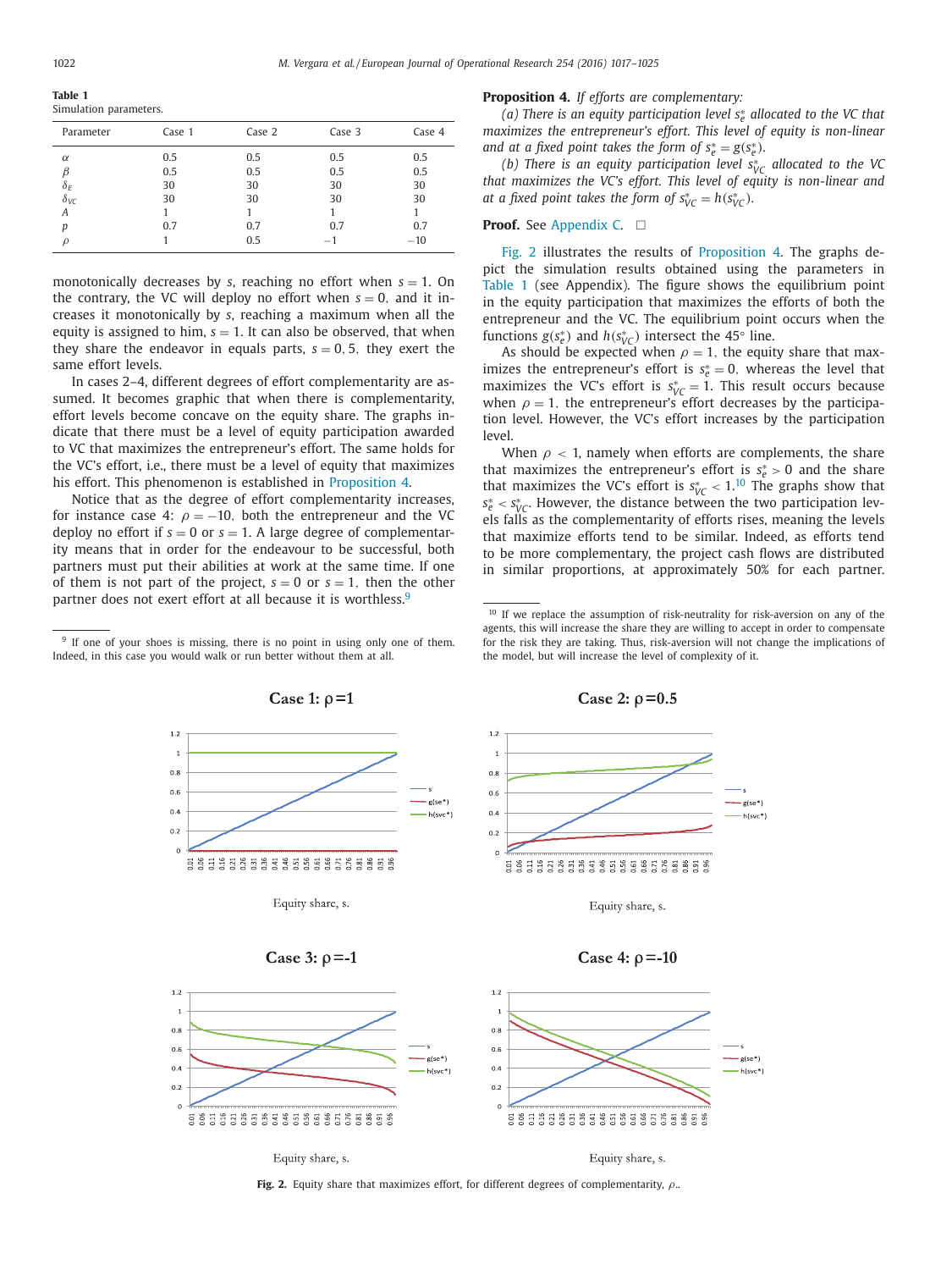<span id="page-6-0"></span>

**Fig. 3.** Optimal equity share for different degrees of complementarity, ρ.

Notice that this result is in line with data reported in the literature. Kaplan and [Strömberg,](#page-8-0) 2003, studied actual contracts between entrepreneurs and VCs and found that the "VC typically controls roughly 50% of the cash flow rights; founders, 30%; and others, 20%." [Goldfarb](#page-7-0) et al., 2013 obtained electronic data from a law firm that operated in California and the Western United States, and reported on the deals between founders, angel capitalists and VCs. They found that, on average, the final VC ownership was between 49% (in large deals) and 52% (in VC only deals), and Cumming (2006) [examined](#page-7-0) 214 Canadian VC funds and reported that the mean VC share is 51% with a standard deviation of .275.

This evidence reaffirms the idea that entrepreneurs look for a VC that can complement the skills they have, and not only are looking for the VC that offers the highest valuation. Smith (2001) surveyed 415 firms, of which 143 [responded,](#page-8-0) and reported, "Of the 97 firms that received more than one offer to invest, 36 did not accept the highest offer". In the same survey reputational factors along with value-added factors such as formulating business strategy, and monitoring the company's performance were also valued for entrepreneurs. Thus, those VCs that can propose some attributes that entrepreneurs are lacking will probably be able to obtain half of the firm cash flows rights.

Note that the equilibrium points of the functions  $g(s_e^*)$  and  $h(s^*_{VC})$  do not solve the entrepreneur's problem because we have only considered the problem at the level of the partners' incentivecompatibility constraints. The equilibrium point that solves the entrepreneur's problem is expressed in Eq. [\(21\).](#page-3-0) The share assigned to the VC that solves the entrepreneur's problem is at a fixed point  $s^* = l(s^*)$ , where  $s^* \in (s^*_e, s^*_{V\mathcal{C}})$ .

The results of [Propositions](#page-3-0) 2 and [4](#page-5-0) are illustrated in Fig. 3. The graphs depict the results of simulations using the parameters in [Table](#page-5-0) 1 (see Appendix). Fig. 3 reflects the trade-off in the equilibrium efforts caused by the level of participation awarded to VC. The figure indicates that at different degrees of complementarity, the equity participation that solves the entrepreneur's problem is found between the share that maximizes the entrepreneur's effort and the share that maximizes the VC's effort. An increase in the complementarity of efforts causes the equilibrium points in [Proposition](#page-5-0) 4 to approach the level that would solve the entrepreneur's problem.<sup>11</sup>

### **4. Conclusion**

This paper focuses on how the complementarity of efforts between an entrepreneur and a VC affect the equity share that the entrepreneur is willing to allocate to the VC. The complementarity of efforts is key to the success of a firm. The advisory services, networking and the experience of VCs are complemented by the technological and innovation skills of entrepreneurs. These complementary skills create a synergy that has a considerable impact on the company's value.

The contributions we make are both technical and practical. With respect to the former, we solve a model in which the solutions belong to the interval [0,1], and thus are empirically plausible, and we also show that de [Bettignies](#page-7-0) and Brander (2007) is a particular case of our setup. Furthermore, we show that when efforts are perfect substitutes, as argued by [Casamatta](#page-7-0) (2003) and De Bettignies and Brander, the entrepreneur's effort monotonically decreases by the share given to the VC, whereas the VC's effort monotonically grows by the share of the project's cash flows that he receives. However, when complementarity occurs, this phenomenon is not replicated because both the entrepreneur and the

<sup>&</sup>lt;sup>11</sup> The optimal share awarded to the VC not only depends upon the complementarity of efforts but also upon the elasticity parameters of the partners, and their efficiency. We also carried out simulations for different elasticity and efficiency parameters, and as expected, greater elasticity or more efficient effort is rewarded with a larger equity share. However, regardless of this, the effect on the distribution of cash flows is diluted as complementarity increases. That is, the complementarity effect dominates the effects of the other parameters. Results are available upon request.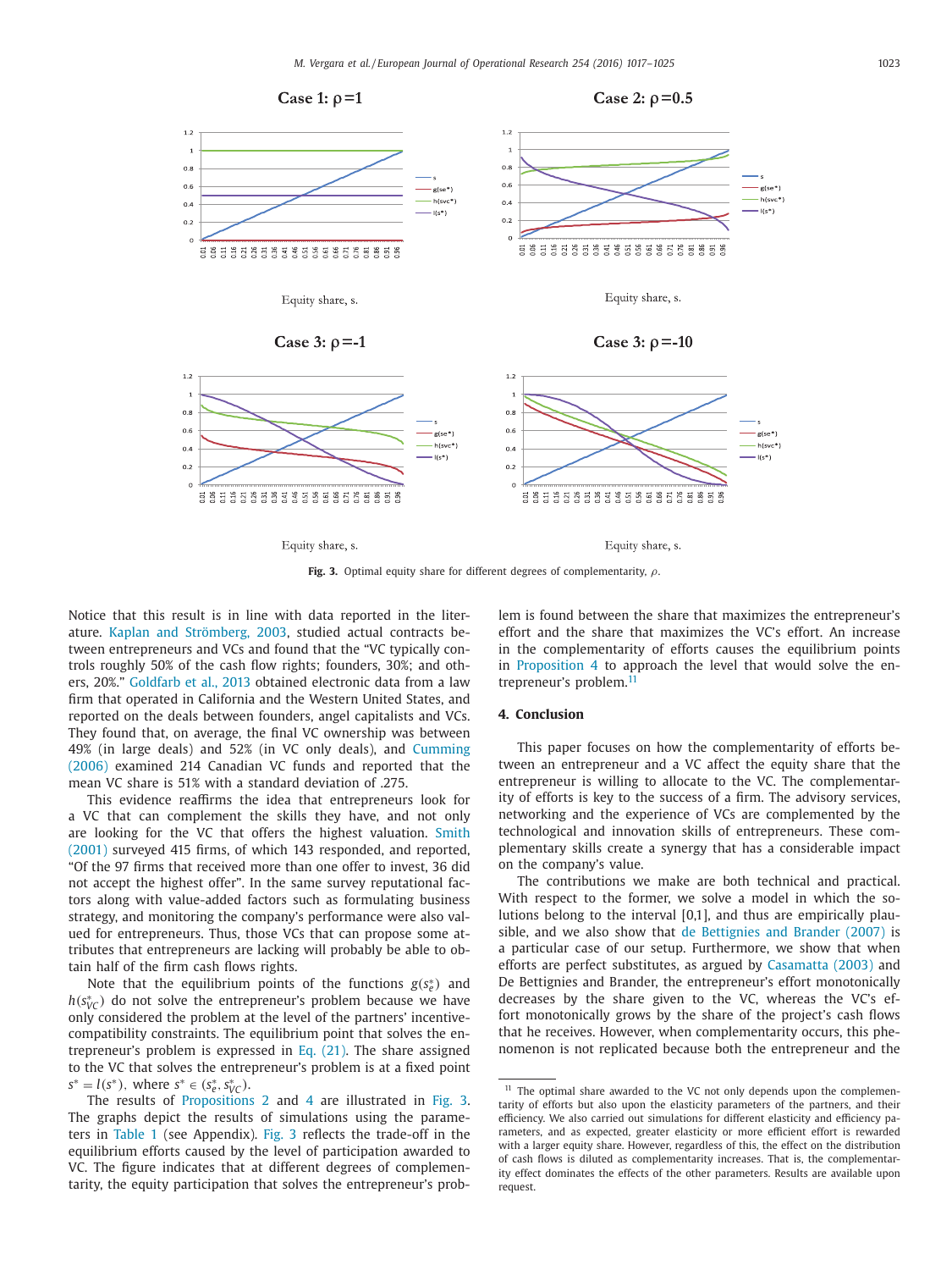<span id="page-7-0"></span>VC incorporate, in their best-response functions, the characteristics of the other partner and the equity shares, and hence their efforts are non-linear with respect to the equity participation levels. The optimal share awarded to the VC depends upon the elasticity and efficiencies of the players' efforts and on the complementarity of those efforts. Increasing the complementary of efforts increases the proportion of equity that the entrepreneur is willing to give to the VC. Indeed, when the efforts of the entrepreneur and the VC are highly complementary, they will tend to divide the equity of the new firm into equal shares. This is supported by empirical evidence as reported by Goldfarb et al., 2013; Kaplan and Strömberg, 2003, and Cumming (2006), all of whom stated that in actual transactions, the VC obtains around 50% of the equity share in the new venture. Thus, this study formalizes what is actually observed in real deals and gives a rationality for the equal split of equity between entrepreneurs and VCs.

Further work using the complementarity approach should include, among others, the consequences on equity share allocation of risk aversion of both partners, how the level of complementarity affects the number of VCs that the entrepreneur contacts, the way in which the entrepreneurs search for complementarity has an impact on crowd-funding as it provides funding but not advising. Further questions of interest include an investigation of how the existence of more or less complementarity between the entrepreneur and the VC may affect the size of the VC portfolio.

# **Appendices**

# **Appendix A. Effort best-response functions**

If  $R(e, a) = A[\alpha e^{\rho} + \beta a^{\rho}]^{\frac{1}{\rho}}$ , and  $C(e) = \delta_E e^2/2$ , and  $B(a) =$  $\delta_{VC}a^2/2$ , then:

$$
R_e = A[\alpha e^{\rho} + \beta a^{\rho}]^{\frac{1}{\rho}-1} \alpha e^{\rho-1}
$$
  
\n
$$
R_a = A[\alpha e^{\rho} + \beta a^{\rho}]^{\frac{1}{\rho}-1} \beta a^{\rho-1}
$$
  
\n
$$
C_e = \delta_E e
$$
  
\n
$$
B_a = \delta_{VC} a
$$

If the partners' incentive-compatibility constraints [\(Eqs.](#page-2-0) 4b and [4c\)](#page-2-0) are replaced by the expressions above, then:

$$
(1-s)pA[\alpha e^{\rho} + \beta a^{\rho}]^{\frac{1}{\rho}-1}\alpha e^{\rho-1} = \delta_E e \tag{25}
$$

$$
spA[\alpha e^{\rho} + \beta a^{\rho}]^{\frac{1}{\rho}-1}\beta a^{\rho-1} = \delta_{\nu c} a \tag{26}
$$

If we divide Eq. 25 by Eq. 26 and reorder, we obtain:

$$
e = a \left[ \frac{(1-s)\alpha}{s\beta} \frac{\delta_{VC}}{\delta_E} \right]^{\frac{1}{2-\rho}}
$$
\n(27)

Then, plugging 27 into 26 to obtain the VC best-response function:

$$
a = \frac{s\beta pA}{\delta_{VC}} \left[ \beta + \alpha \left[ \frac{(1-s)\alpha/\delta_E}{s\beta/\delta_{VC}} \right]^{2-\rho} \right]^{1-\rho} \tag{28}
$$

and plugging 28 into 27, we solve for the entrepreneur bestresponse function:

$$
e = \frac{(1-s)\alpha pA}{\delta_E} \left[ \alpha + \beta \left[ \frac{s\beta/\delta_{VC}}{(1-s)\alpha/\delta_E} \right]^{\frac{\rho}{2-\rho}} \right]^{1-\rho} \tag{29}
$$

# **Appendix B**

See table [Table](#page-5-0) 1

# **Appendix C**

# **Proof.** Proof of [Proposition](#page-5-0) 4, part a:

The derivative of [equation](#page-4-0) 23 with respect to the share allocated to the VC is:

$$
\frac{\partial e}{\partial s} = -\frac{\alpha pA}{\delta_E} \left[ \alpha + \beta \left( \frac{s}{1-s} \frac{\beta}{\alpha} \frac{\delta_E}{\delta_{VC}} \right)^{\frac{\rho}{2-\rho}} \right]^{\frac{1-\rho}{\rho}}
$$
  
+ 
$$
\frac{(1-s)\alpha pA}{\delta_E} \frac{(1-\rho)}{\rho} \left[ \alpha + \beta \left( \frac{s}{1-s} \frac{\beta}{\alpha} \frac{\delta_E}{\delta_{VC}} \right)^{\frac{\rho}{2-\rho}} \right]^{\frac{1-2\rho}{\rho}}
$$
  

$$
\times \beta \frac{\rho}{2-\rho} \left( \frac{s}{1-s} \frac{\beta}{\alpha} \frac{\delta_E}{\delta_{VC}} \right)^{\frac{2\rho-2}{2-\rho}} \left[ \frac{\beta}{\alpha} \frac{\delta_E}{\delta_{VC}} \left( \frac{1}{(1-s)^2} \right) \right]
$$

If we set the expression above to zero and reorder, then:

$$
s_E^* = g(s_E^*) = \frac{\frac{1-\rho}{2-\rho}\beta\left(\frac{s_E^*}{1-s_E^*}\frac{\beta}{\alpha}\frac{\delta_E}{\delta_{V_C}}\right)^{\frac{\rho}{2-\rho}}}{\left[\alpha + \beta\left(\frac{s_E^*}{1-s_E^*}\frac{\beta}{\alpha}\frac{\delta_E}{\delta_{V_C}}\right)^{\frac{\rho}{2-\rho}}\right]}
$$

Proof of [Proposition](#page-5-0) 4, part b:

The derivative of [equation](#page-4-0) 24 with respect to the share allocated to the VC is:

$$
\frac{\partial a}{\partial s} = \frac{\beta p A}{\delta_{VC}} \left[ \beta + \alpha \left( \frac{(1-s)}{s} \frac{\alpha}{\beta} \frac{\delta_{VC}}{\delta_E} \right)^{\frac{p}{2-\rho}} \right]^{\frac{1-\rho}{\rho}}
$$

$$
- \frac{s \beta p A}{\delta_{VC}} \frac{(1-\rho)}{\rho} \left[ \beta + \alpha \left( \frac{(1-s)}{s} \frac{\alpha}{\beta} \frac{\delta_{VC}}{\delta_E} \right)^{\frac{\rho}{2-\rho}} \right]^{\frac{1-2\rho}{\rho}}
$$

$$
\times \alpha \frac{\rho}{2-\rho} \left( \frac{(1-s)}{s} \frac{\alpha}{\beta} \frac{\delta_{VC}}{\delta_E} \right)^{\frac{2\rho-2}{2-\rho}} \left[ \frac{\alpha}{\beta} \frac{\delta_{VC}}{\delta_E} \left( \frac{1}{s^2} \right) \right]
$$

If we set the expression above to zero and reorder, then:

$$
s^*_{VC} = h(s^*_{VC}) = 1 - \frac{\frac{1-\rho}{2-\rho}\alpha\left(\frac{(1-s^*_{VC})}{s^*_{VC}}\frac{\alpha}{\beta}\frac{\delta_{VC}}{\delta_E}\right)^{\frac{\rho}{2-\rho}}}{\left[\beta + \alpha\left(\frac{(1-s^*_{VC})}{s^*_{VC}}\frac{\alpha}{\beta}\frac{\delta_{VC}}{\delta_E}\right)^{\frac{\rho}{2-\rho}}\right]}
$$

which shows that the solution is a fixed point and that, it is non $linear$   $\Box$ 

# **References**

- [Acs,](http://refhub.elsevier.com/S0377-2217(16)30277-6/sbref0001) Z. (2006). How is [entrepreneurship](http://refhub.elsevier.com/S0377-2217(16)30277-6/sbref0001) good for economic growth. *Innovations: Technology, Governance, Globalization, 1*(1), 97–107.
- [Baumol,](http://refhub.elsevier.com/S0377-2217(16)30277-6/sbref0002) W. (2002). *The free market [innovation](http://refhub.elsevier.com/S0377-2217(16)30277-6/sbref0002) machine: analyzing the growth miracle of capitalism*. Princeton University Press.
- de [Bettignies,](http://refhub.elsevier.com/S0377-2217(16)30277-6/sbref0003) J.-E. (2008). Financing the [entrepreneurial](http://refhub.elsevier.com/S0377-2217(16)30277-6/sbref0003) venture. *Management Science, 54*(1), 151–166.
- de [Bettignies,](http://refhub.elsevier.com/S0377-2217(16)30277-6/sbref0004) J.-E., [&](http://refhub.elsevier.com/S0377-2217(16)30277-6/sbref0004) [Brander,](http://refhub.elsevier.com/S0377-2217(16)30277-6/sbref0004) J. (2007). Financing [entrepreneurship:](http://refhub.elsevier.com/S0377-2217(16)30277-6/sbref0004) bank finance versus venture capital. *Journal of Business Venturing, 22*(6), 808–832.
- [Bhattacharyya,](http://refhub.elsevier.com/S0377-2217(16)30277-6/sbref0005) S., [&](http://refhub.elsevier.com/S0377-2217(16)30277-6/sbref0005) [Lafontaine,](http://refhub.elsevier.com/S0377-2217(16)30277-6/sbref0005) F. (1995). [Double-sided](http://refhub.elsevier.com/S0377-2217(16)30277-6/sbref0005) moral hazard and the nature of share contracts. *The RAND Journal of Economics, 26*(4), 761–781. [Bolton,](http://refhub.elsevier.com/S0377-2217(16)30277-6/sbref0006) P., [&](http://refhub.elsevier.com/S0377-2217(16)30277-6/sbref0006) [Dewatripont,](http://refhub.elsevier.com/S0377-2217(16)30277-6/sbref0006) M. (2005). *[Contract](http://refhub.elsevier.com/S0377-2217(16)30277-6/sbref0006) theory*. MIT press.
- [Casamatta,](http://refhub.elsevier.com/S0377-2217(16)30277-6/sbref0007) C. (2003). Financing and advising: optimal financial contracts with ven-ture capitalists. *Journal of Finance, 58*(5), [2059–2086.](http://refhub.elsevier.com/S0377-2217(16)30277-6/sbref0007)
- Corbett, C. J., DeCroix, G. A., & Ha, A. Y. (2005). Optimal shared-savings contracts in supply chains: linear contracts and double moral hazard. *European Journal of Operational Research, 163*(3), 653–667. doi[:10.1016/j.ejor.2004.01.021.](http://dx.doi.org/10.1016/j.ejor.2004.01.021)
- [Cumming,](http://refhub.elsevier.com/S0377-2217(16)30277-6/sbref0009) D. J. (2006). The [determinants](http://refhub.elsevier.com/S0377-2217(16)30277-6/sbref0009) of venture capital portfolio size: empirical evidence. *Journal of Business, 79*, 1083–1126.
- [Elitzur,](http://refhub.elsevier.com/S0377-2217(16)30277-6/sbref0010) R., [&](http://refhub.elsevier.com/S0377-2217(16)30277-6/sbref0010) [Gavious,](http://refhub.elsevier.com/S0377-2217(16)30277-6/sbref0010) A. (2011). Selection of [entrepreneurs](http://refhub.elsevier.com/S0377-2217(16)30277-6/sbref0010) in the venture capital industry: an asymptotic analysis. *European Journal of Operational Research, 215*(3), 705–712.
- Fairchild, R. (2011). An entrepreneur's choice of venture capitalist or angelfinancing: a behavioral game-theoretic approach. *Journal of Business Venturing, 26*(3), 359–374. doi[:10.1016/j.jbusvent.2009.09.003.](http://dx.doi.org/10.1016/j.jbusvent.2009.09.003)
- [Gavious,](http://refhub.elsevier.com/S0377-2217(16)30277-6/sbref0012) A., [&](http://refhub.elsevier.com/S0377-2217(16)30277-6/sbref0012) [Elitzur,](http://refhub.elsevier.com/S0377-2217(16)30277-6/sbref0012) R. (2003). A multi-period game theoretic model of venture capitalists and [entrepreneurs.](http://refhub.elsevier.com/S0377-2217(16)30277-6/sbref0012) *European Journal of Operational Research, 144*, 440–453.
- Goldfarb, B. D., Hoberg, G., Kirsch, D., & Triantis, A. J. (2013). Are angels different? an analysis of early venture financing. Robert H. Smith School Research Paper No. RHS 06–072.